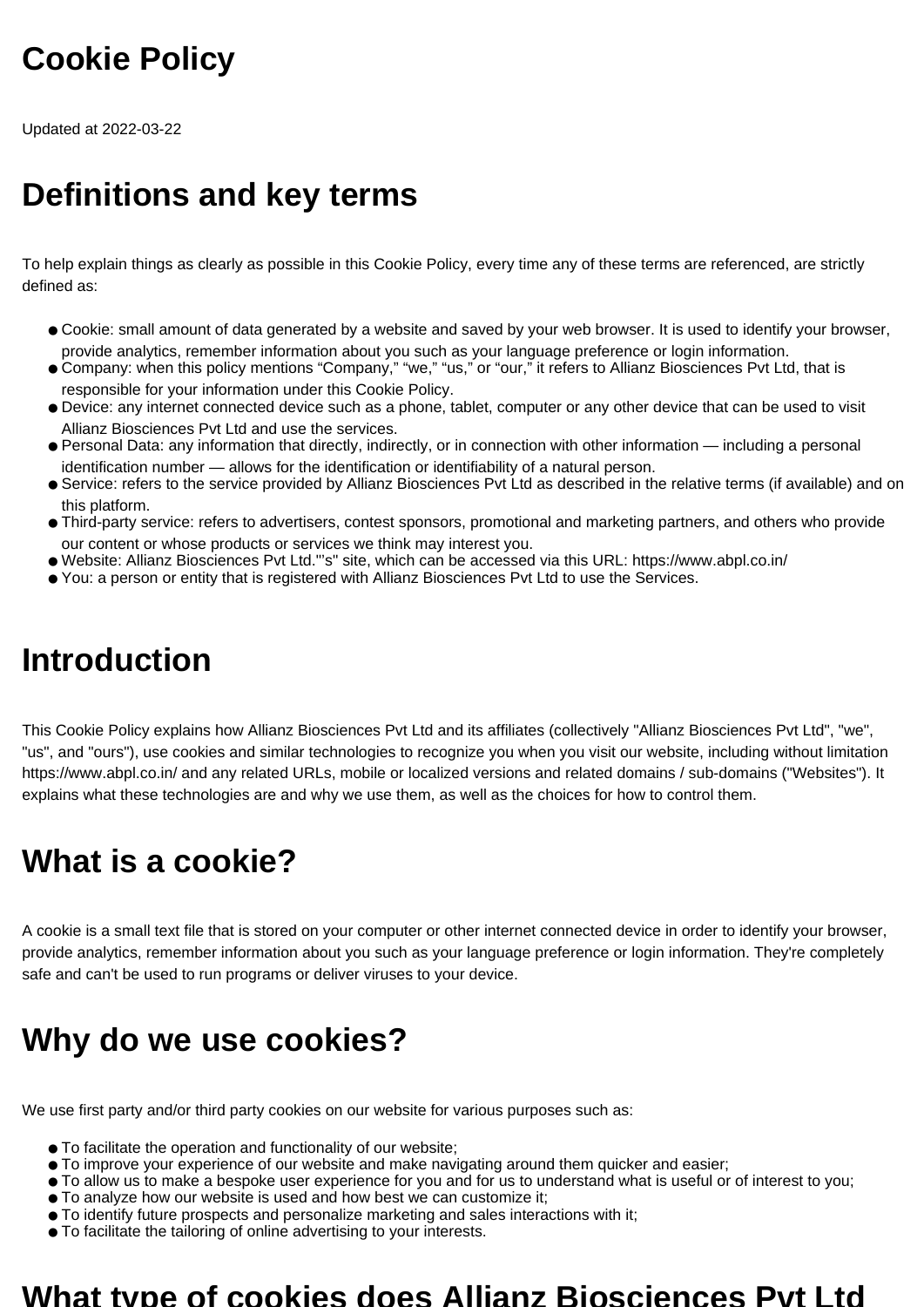Cookies can either be session cookies or persistent cookies. A session cookie expires automatically when you close your browser. A persistent cookie will remain until it expires or you delete your cookies. Expiration dates are set in the cookies themselves; some may expire after a few minutes while others may expire after multiple years. Cookies placed by the website you're visiting are called "first party cookies".

Strictly Necessary cookies are necessary for our website to function and cannot be switched off in our systems. They are essential in order to enable you to navigate around the website and use its features. If you remove or disable these cookies, we cannot guarantee that you will be able to use our website.

We use the following types of cookies in our website:

#### **Essential Cookies**

We use essential cookies to make our website work. These cookies are strictly necessary to enable core functionality such as security, network management, your cookie preferences and accessibility. Without them you wouldn't be able to use basic services. You may disable these by changing your browser settings, but this may affect how the Websites function.

## **Marketing Cookies**

These account-based marketing cookies enable us to identify future prospects and personalize sales and marketing interactions with them.

#### **Analytics and Customization Cookies**

These cookies collect information that is used to help us understand how our website is being used or how effective our marketing campaigns are, or to help us customize our website for you.

We use cookies served by Google Analytics to collect limited data directly from end-user browsers to enable us to better understand your use of our website. Further information on how Google collects and uses this data can be found at: https://www.google.com/policies/privacy/partners/. You can opt-out of all Google supported analytics on our Websites by visiting: https://tools.google.com/dlpage/gaoptout.

## **Advertising Cookies**

These cookies collect information over time about your online activity on the website and other online services to make online advertisements more relevant and effective to you. This is known as interest-based advertising. They also perform functions like preventing the same ad from continuously reappearing and ensuring that ads are properly displayed for advertisers. Without cookies, it's really hard for an advertiser to reach its audience, or to know how many ads were shown and how many clicks they received.

## **Social Media Cookies**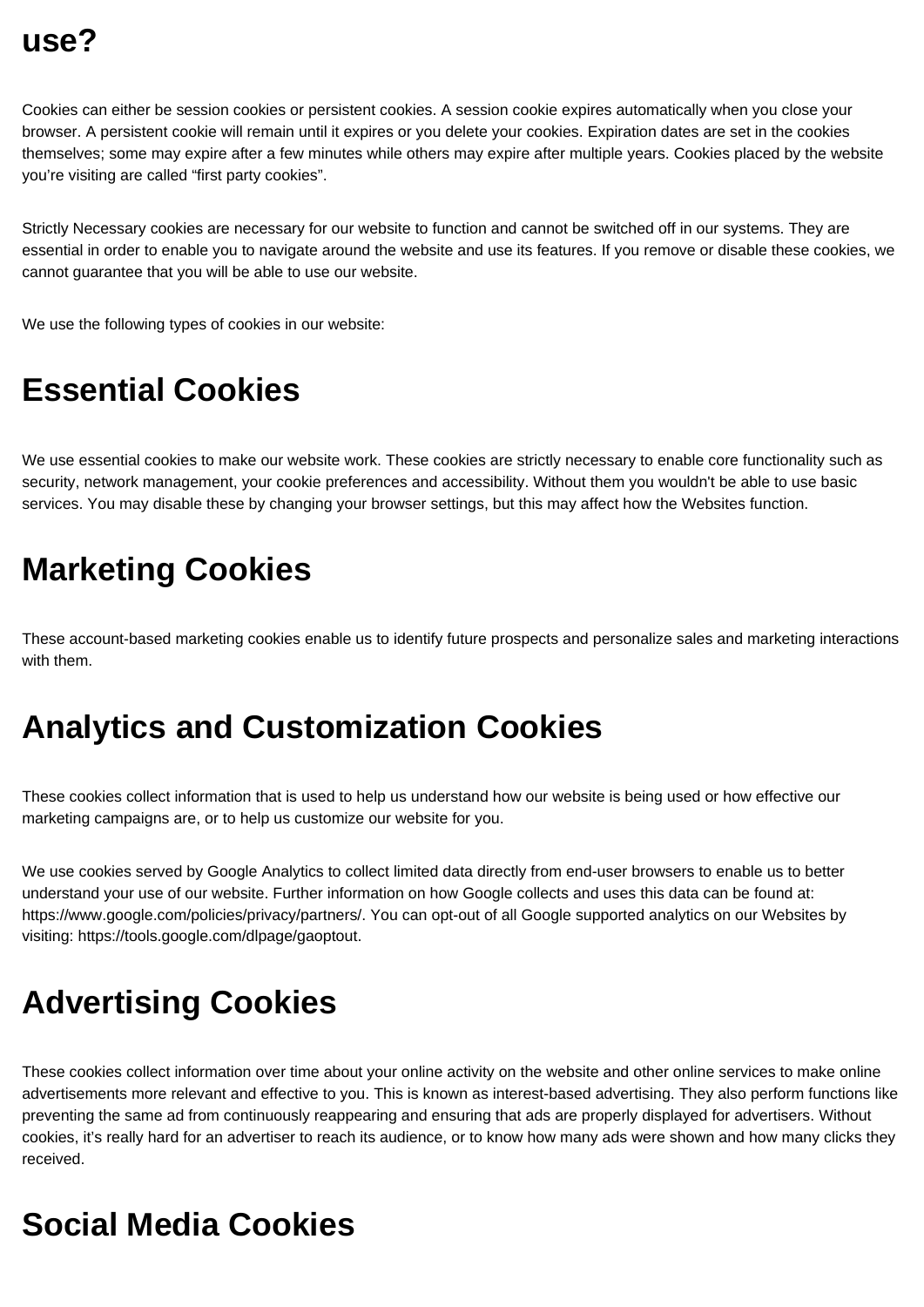These cookies are used when you share information using a social media sharing button or "like" button on our Site or you link your account or engage with our content on or through a social networking website such as Facebook, Twitter or Google+. The social network will record that you have done this. These cookies may also include certain code that has been placed on the platform to help track conversions from ads, optimize ads based on collected data, build targeted audiences for future ads, and remarket to qualified users who have already taken certain action on the platform.

## **Third Party Cookies**

Some cookies that have been set on our website are not set on a first party basis by Allianz Biosciences Pvt Ltd. The Websites can be embedded with content from third parties to serve advertising. These third party service providers may set their own cookies on your web browser. Third party service providers control many of the performance and functionality, advertising, marketing and analytics cookies described above. We do not control the use of these third party cookies as cookies can only be accessed by the third party that originally set them.

#### **How you can manage cookies?**

Most browsers allow you to control cookies through their 'settings' preferences. However, if you limit the ability of websites to set cookies, you may worsen your overall user experience, since it will no longer be personalized to you. It may also stop you from saving customized settings like login information. Browser manufacturers provide help pages relating to cookie management in their products.

Browser manufacturers provide help pages relating to cookie management in their products. Please see below for more information.

- Google Chrome
- Internet Explorer
- Mozilla Firefox
- Safari (Desktop)
- Safari (Mobile)
- Android Browser
- Opera
- Opera Mobile

## **Blocking and disabling cookies and similar technologies**

Wherever you're located you may also set your browser to block cookies and similar technologies, but this action may block our essential cookies and prevent our website from functioning properly, and you may not be able to fully utilize all of its features and services. You should also be aware that you may also lose some saved information (e.g. saved login details, site preferences) if you block cookies on your browser. Different browsers make different controls available to you. Disabling a cookie or category of cookie does not delete the cookie from your browser, you will need to do this yourself from within your browser, you should visit your browser's help menu for more information.

## **Changes To Our Cookie Policy**

We may change our Service and policies, and we may need to make changes to this Cookie Policy so that they accurately reflect our Service and policies. Unless otherwise required by law, we will notify you (for example, through our Service) before we make changes to this Cookie Policy and give you an opportunity to review them before they go into effect. Then, if you continue to use the Service, you will be bound by the updated Cookie Policy. If you do not want to agree to this or any updated Cookie Policy, you can delete your account.

#### **Your Consent**